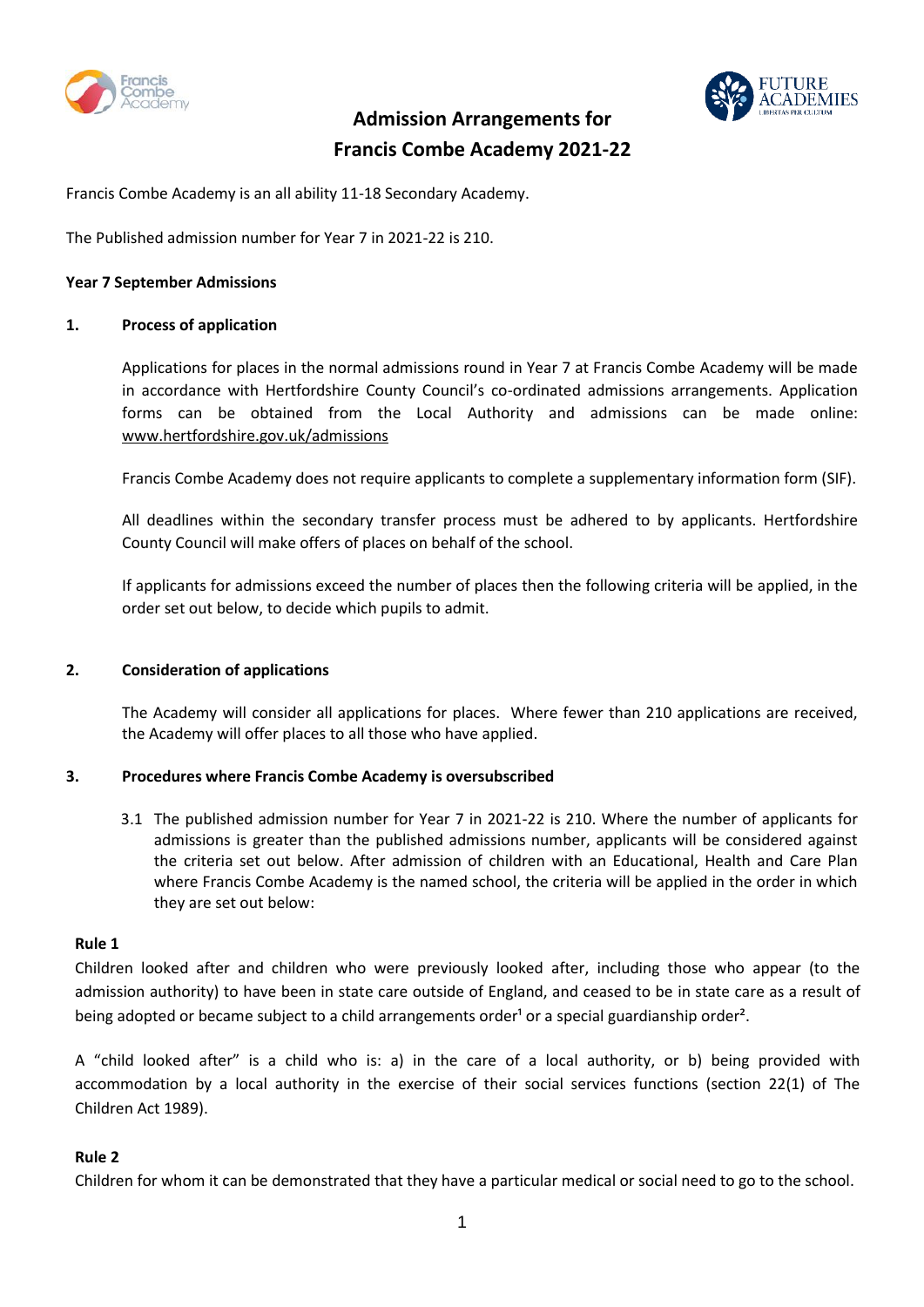## **Rule 3**

Pupils who, on the date of admission, will have a sibling (i.e. a natural brother or sister, or a half brother or sister, or a legally adopted brother or sister or half brother or sister, or step brother or sister who will be living with them at the same address at the date of their entry to the Academy) on roll, in years 7 to 13, at the Academy (proof of the sibling relationship will be required if a place is offered). This definition includes a child looked after or previously looked after and in every case living permanently in a placement within the home as part of the family household from Monday to Friday at the time of this application. A sibling link will not be recognised for children living temporarily in the same house, for example a child who usually lives with one parent but has temporarily moved or a looked after.

## **Rule 4**

Children of a parent/ Legal parent/ Legal Guardian employed to work at the Academy for two years or more at the time at which the application for admission to the school is made, or where the member of staff has been recruited to meet a demonstrable skills shortage. A parent means the mother, father, stepmother or stepfather of the child and in every case, living at the same permanent address as the child.

## **Rule 5**

The remaining places will be offered to pupils with the nearest distance measurement on the basis of proximity; i.e. pupils who live the nearest distance at the close of the Hertfordshire County Council (HCC) admission application date as designated by HCC's computerised mapping system.

The home to school distance measurement, for the purposes of admissions, is defined by HCC as "a 'straight line' distance measurement from the address point of the pupil's home to the address point of the school."

"*A 'straight line' distance measurement is used in all home to school distance measurements. Distances are measured using a computerised mapping system to two decimal places. The measurement is taken from the Address Base Premium address point of your child's house to the address point of the school. Address Base Premium data is a nationally recognised method of identifying the location of schools an Individualresidences"*

Parents who are applying under rule 5 will need to provide proof that the home address quoted is the permanent residence of the applicant: this proof should include either a photocopy of (custodial) parent's driver's licence, child benefit letter or utility bill. The school may check the authenticity of the address stated. Further proof of residence or other information may be requested and must be provided.

## 3.2 **Tie Break**

3.2.1 **Siblings**

In the event of a tie break under the sibling criterion, random allocation will be used.

3.2.2 **Children of staff**

In the event of a tie break under the children of staff criterion, random allocation will be used.

3.2.3 **Distance**

In the event of a tie break under the distance criterion, random allocation will be used.

Every child entered onto the HCC admissions database has an individual random number assigned, between 1 and 1 million, against each preference school. When there is a need for a final tie break the random number is used to allocate the place, with the lowest number given priority."

## 3.2.3 **Multiple Births**

Children from multiple births will be considered as individuals under the admissions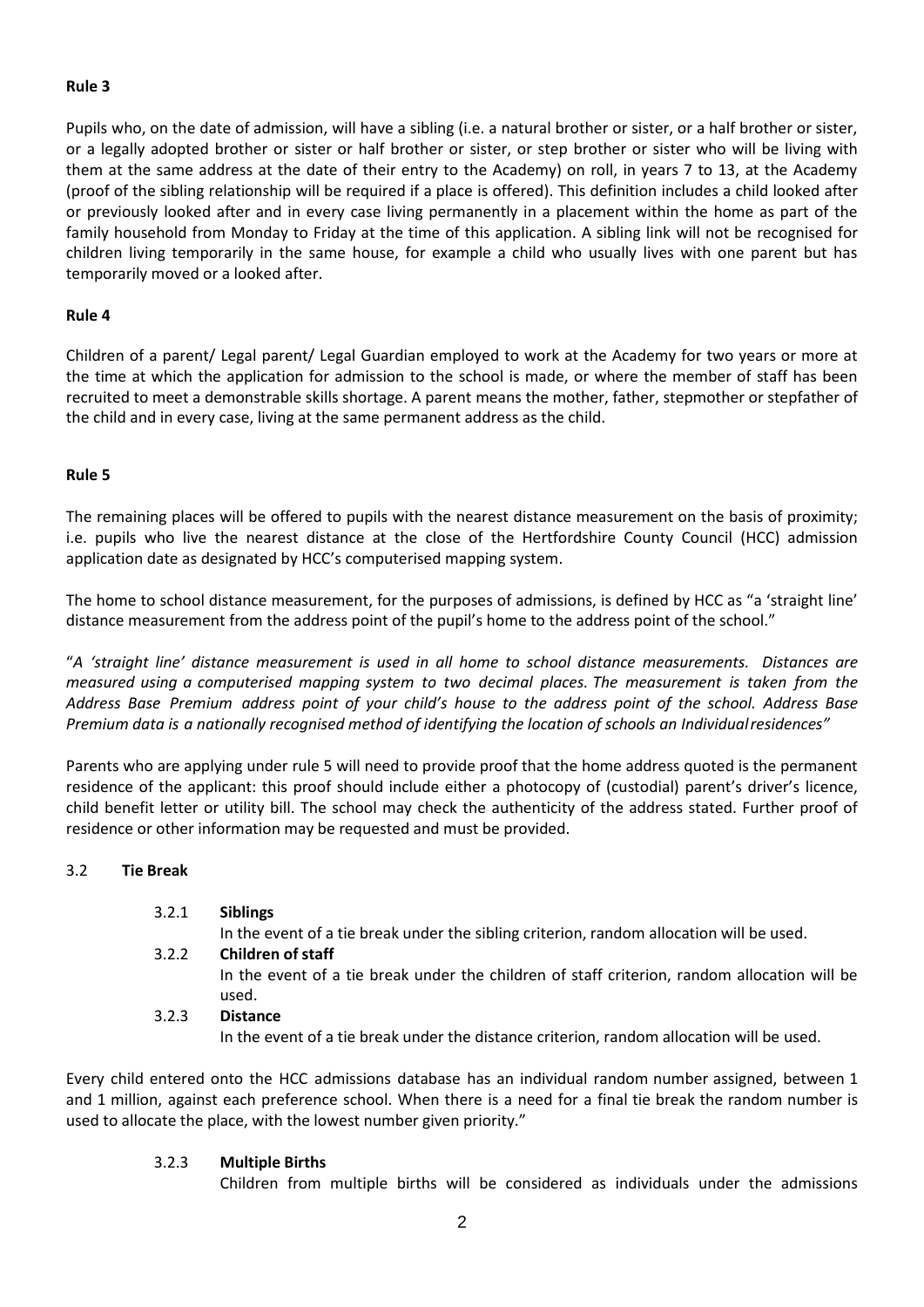criteria. In the event that the last available space is offered to one twin or child from a multiple birth, the other twin or sibling will be offered a place, taking the Academy over PAN. There will be no displacement to other children, however further offers will not be made from the continuing interest list until the number allocated drops below the original PAN.

## **4. Operation of Continuing Interest Lists**

Where Francis Combe Academy receives more applicants for places than there are places available at secondary transfer, parents may decide to place their child on the continuing interest list. Until  $31<sup>st</sup>$ December names will be ranked according to the above criteria. Those applicants who have been unsuccessful in obtaining a place for the start of Year 7 are offered the right to appeal in the summer of Year 6.

Those who are unsuccessful or who do not appeal may request to be placed on the continuing interest list. The continuing interest list will be maintained until the applicant reaches the end of the first half term of the Autumn Term in Year 10.

## **5. In-Year Admissions**

- 5.1 The Academy is not part of the Local Authority co-ordinated scheme for In-Year admissions. Those parents who wish to be considered for a place in any year group must contact the Admissions department at the Academy to request an application form, or download from the website.
- 5.2 Where no place exists, parents will be advised of their right to appeal.
- 5.3 The Academy operates a continuing interest list. This list will be maintained until the applicant reaches the end of the first half of the Autumn Term in Year 10.
- 5.4 Criteria
	- 5.4.1 Children looked after and children who were previously looked after, including those who appear (to the admission authority) to have been in state care outside of England, and ceased to be in state care as a result of being adopted or became subject to a child arrangements order<sup>1</sup> or a special guardianship order<sup>2</sup>.
	- 5.4.2 Children of UK Services personnel (UK Armed Forces). The Academy will allocate a place in advance of the family arriving in the area provided the application is accompanied by an official letter that declares a relocation and a Unit postal address or quartering area.
	- 5.4.3 Those who have moved into the area within the last 90 calendar days and are without a school place or an offer of a school place. Confirmation will be required from the child's previous school.
	- 5.4.4 Those who have a current sibling at the Academy (i.e. a natural brother or sister, or a half brother or sister, or a legally adopted brother or sister or half brother or sister, or step brother or sister who will be living with them at the same address at the date of their entry to the Academy) on the roll of the Academy (proof of the sibling relationship will be required if a place is offered).
	- 5.4.5 The remaining places will be offered to pupils with the nearest distance measurement on the basis of proximity; i.e. pupils who live the nearest distance at the close of the Hertfordshire County Council (HCC) applications date as designated by the HCC's computerised mapping system.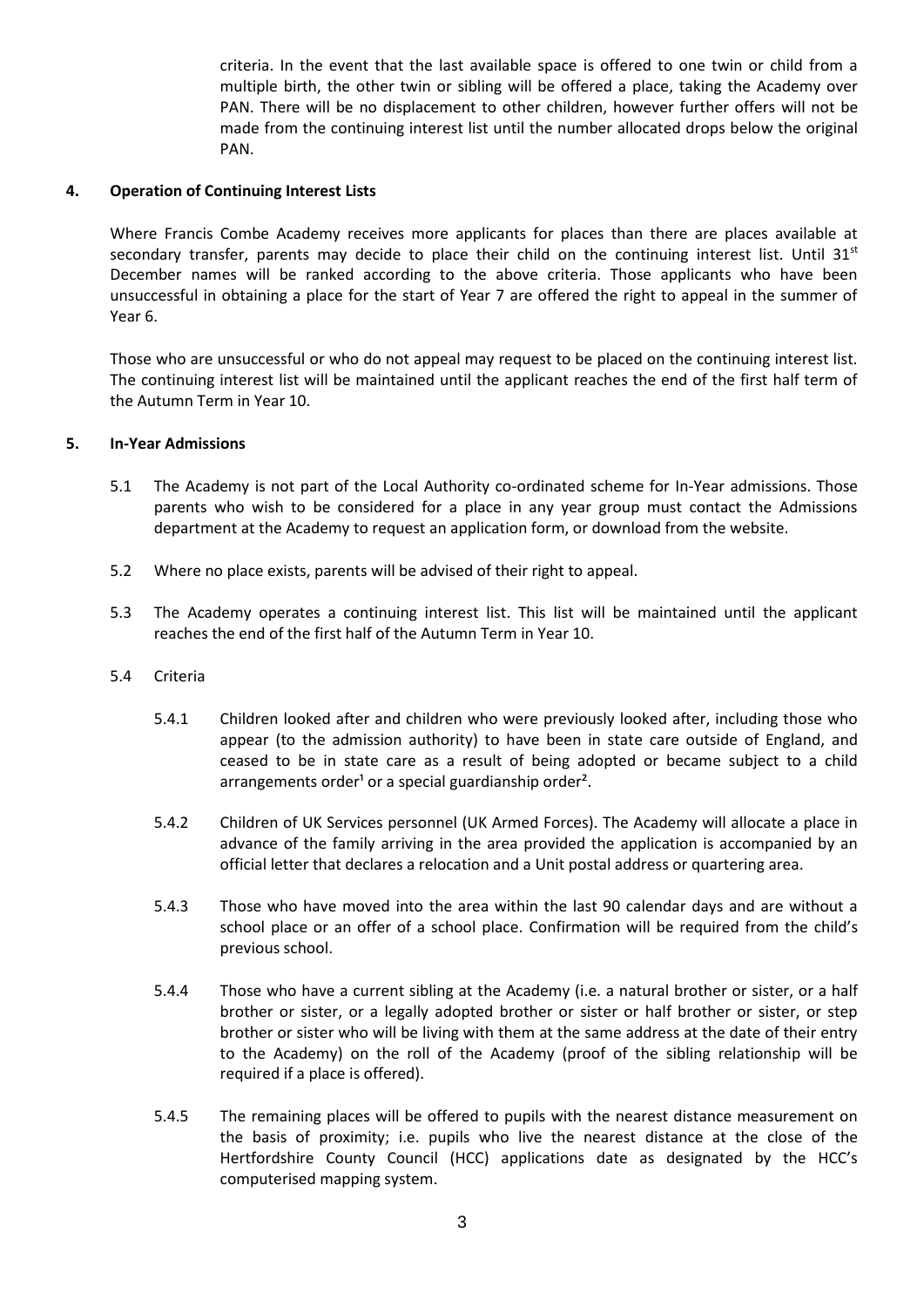The home to school distance measurement, for the purposes of admissions, is defined by HCC as "a 'straight line' distance measurement from the address point of the pupil's home to the address point of the school".

- 5.5 In addition to the above criteria the Academy complies with all elements of the School Admissions Code including admitting children who have an Education, Health and Care Plan, where Francis Combe Academy is the named school; who are currently, or have previously been in the care of the local authority; and pupils under the Local Authority's 'Fair Access protocol'. In these cases pupils will not need to wait until a place becomes available but will be admitted immediately even if this causes the Academy to exceed its published admission number in a particular year group. The Schools Admissions Code should be consulted for full details of rights and responsibilities with regard to In-Year Admissions.
- 5.6 In year application forms can be found on the school website or collected from the school's reception.

## **6**. **Children out of year**

 The school's policy is for children to be educated within their correct chronological year group, with the curriculum differentiated as necessary to meet the needs of individual children. This is in line with Dfe guidance which states that "in general, children should be educated in their normal age group".

If parents/ Carers believe their child (ren) should be educated in a different year group they should, at the time of application, submit supporting evidence from relevant professionals working with the child and family stating why the child must be placed outside their normal age appropriate cohort. Dfe guidance makes clear that "it is reasonable for admission authorities to expect parents to provide them with information in support of their request-since without it they are unlikely to be able to make a decision on the basis of the circumstances of the case".

The schools Academy trust, as the relevant admission authority, will decide whether the application will be accepted on the basis of the information submitted. This decision will be based upon the circumstances of each case including the view of parents, the Principal, the child's social academic and emotional development and whether the child has been previously educated out of year group. There is no guarantee that an application will be accepted on this basis. If the application is not accepted this does not constitute a refusal of a place and there is no right to an independent statutory appeal. Similarly, there is no right of appeal for a place in a specific year group at a school. The internal management and organisation of a school, including the placement of pupils in classes, is a matter for the Principal and senior leadership of the school.

## **7. Process of Application for the Academy Sixth Form**

Applications for Sixth Form must be made direct to the Academy, using the application form available in the sixth form prospectus or on the Academy website, by the published closing date.

All students wishing to continue into the Sixth Form from Year 11 are required to complete a Sixth Form Options form and return it to the Head of Sixth Form by the published closing date.

- 7.1 Children looked after and children who were previously looked after, including those who appear (to the admission authority) to have been in state care outside of England, and ceased to be in state care as a result of being adopted or became subject to a child arrangements order<sup>1</sup> or a special guardianship order².
- 7.2 Students applying to enter the Sixth form require the below GCSE marks: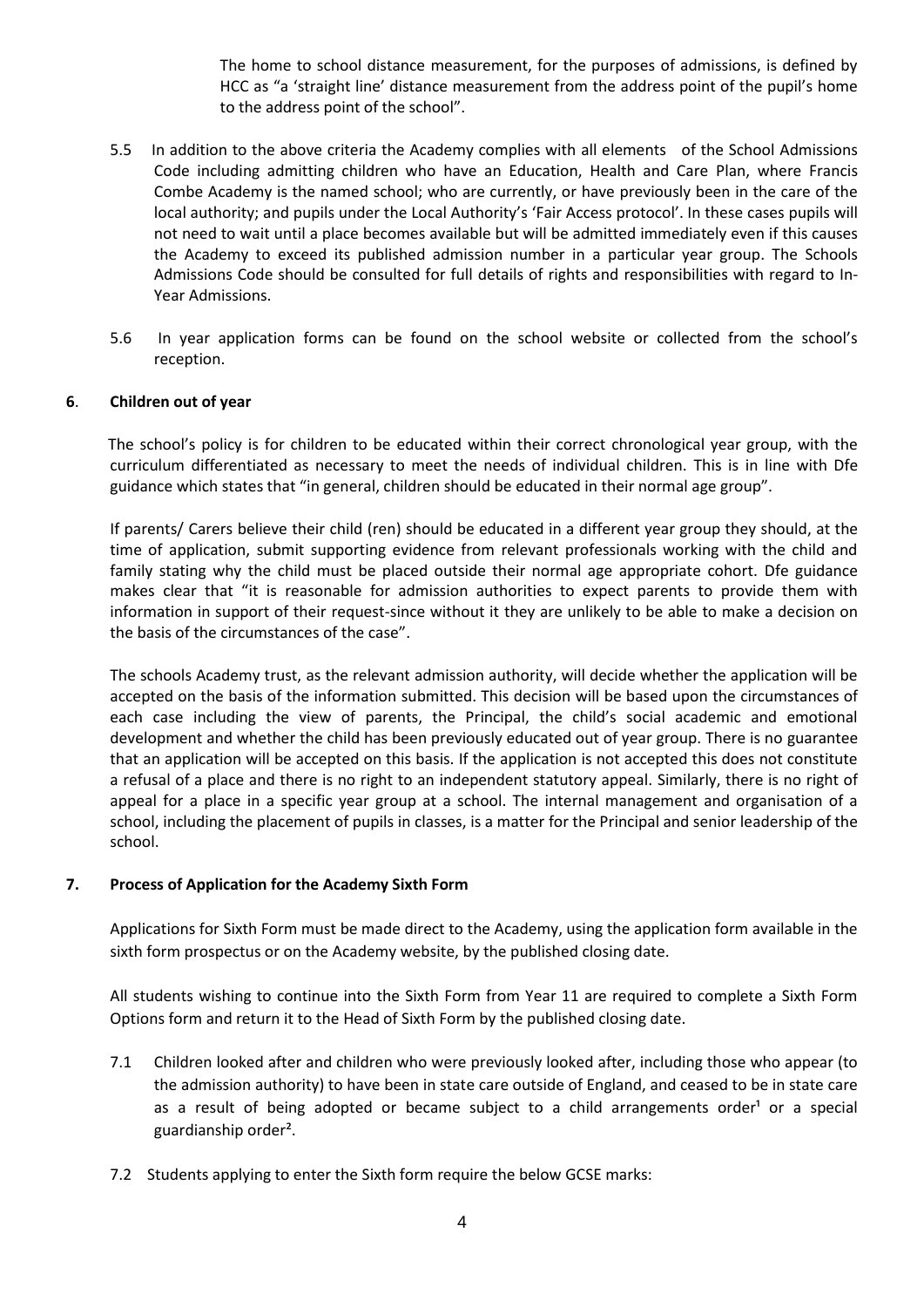**Blue Path Way**: average points score 5.5 plus 5 9-5 grades including 5 in English and Maths. Individual subject criteria will apply. **Purple Path Way**: average point score 4.0-5.5 plus 5 9-4 grades including 4 in English and Maths Individual subject criteria will apply **Green Path Way**: average pint score 3.5-4.0 plus 5 4-3 grades

- 7.3 The annual sixth form admissions number for external students is 50.
- 7.4 A statement of the applicants predicted grades will be requested from the Head teacher of their school. Applicants are placed in rank order on the basis of their top six full – course GCSE grades. Conditional offers are made on predicted grades and a school reference and then students are ranked highest and on the basis of space in each A level subject pathway. Students who have applied to join Year 12 are ranked by GCSE point score following the publication of public examination results.
- 7.5 Application forms can be downloaded from the school website or collected from the school reception.
- 7.6 Tie Break

Where two or more students have equal priority having applied all criteria, places will be allocated by distance with those living closest to the school being accorded the highest priority. The final tie break will be by random allocation. Every student entered onto the HCC admissions database has an individual random number assigned between 1 and 1 million, where there is a need for a final tiebreak the random number is used to allocate the place, with the lowest number given priority.

7.7 After registration day in September 2020, where there are still vacancies in subjects, the Head of Sixth form will receive any further applications from new candidates or from those who have applied and not received an offer at that point.

## **Parents have the right of appeal against Non–Admission to the school.**

Francis Combe will write to you with the outcome of your application and if you have been unsuccessful, the County Council will write to you with registration details to enable you to login and appeal online at: <http://www.hertfordshire.gov.uk/schoolappeals>

Out of county residents and paper applicants should call the Customer Service Centre on 0300 123 4043 to request their registration details and log into [www.hertfordshire.gov.uk/schoolappeals](http://www.hertfordshire.gov.uk/schoolappeals) and click on the link "log into the appeals system".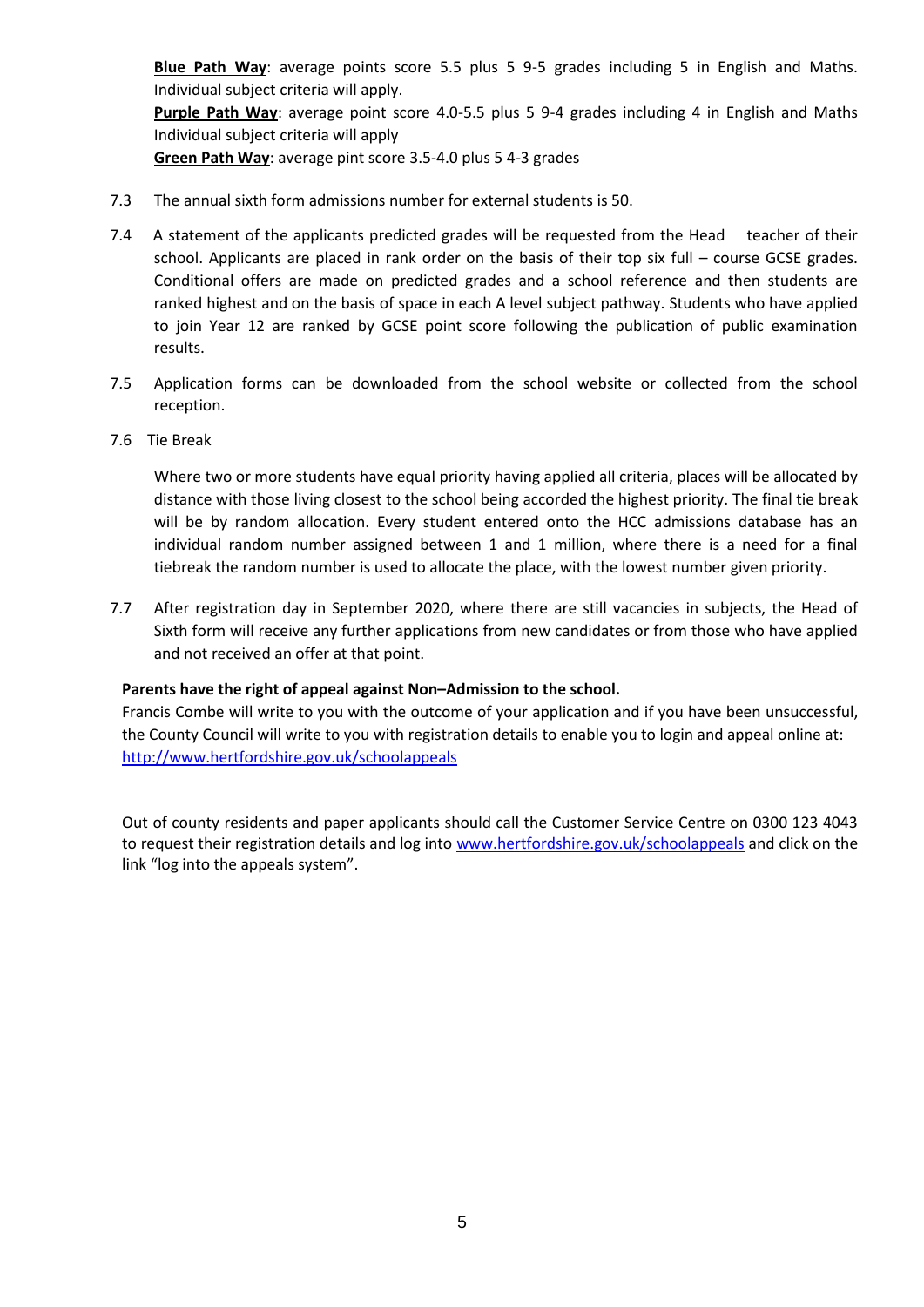



## **SIXTH FORM REGISTRATION OF INTEREST FORM 2021-22**

| Name:                                   |  |
|-----------------------------------------|--|
| Address:                                |  |
| Contact Number:                         |  |
| Email:                                  |  |
| Previous School and contact<br>details: |  |

**A Levels & Level 3 Qualifications—Students must choose 3 subjects from separate** 

| X                           |                      | W                      |                    |
|-----------------------------|----------------------|------------------------|--------------------|
| Art                         | Health & Social      | History                | <b>Business</b>    |
| Biology                     | Care Maths           | Psychology             | Chemistry          |
| Financial Studies (Level 3) | <b>Media Studies</b> | Physics (St Michael's) | Criminology        |
| Sociology                   | Product Design       |                        | English Literature |
|                             |                      |                        | Geography          |
|                             |                      |                        |                    |

### **Vocational**

| <b>Business Studies</b><br>Plus one A-level from Block Yor Z | Plus GCSE English Language<br>and/or Maths retakes as<br>appropriate |
|--------------------------------------------------------------|----------------------------------------------------------------------|
| <b>GCSE Subjects achieved</b>                                | Grade                                                                |
|                                                              |                                                                      |
|                                                              |                                                                      |
|                                                              |                                                                      |
|                                                              |                                                                      |
|                                                              |                                                                      |
|                                                              |                                                                      |
|                                                              |                                                                      |
|                                                              |                                                                      |
|                                                              |                                                                      |
| 6                                                            |                                                                      |
|                                                              |                                                                      |
|                                                              |                                                                      |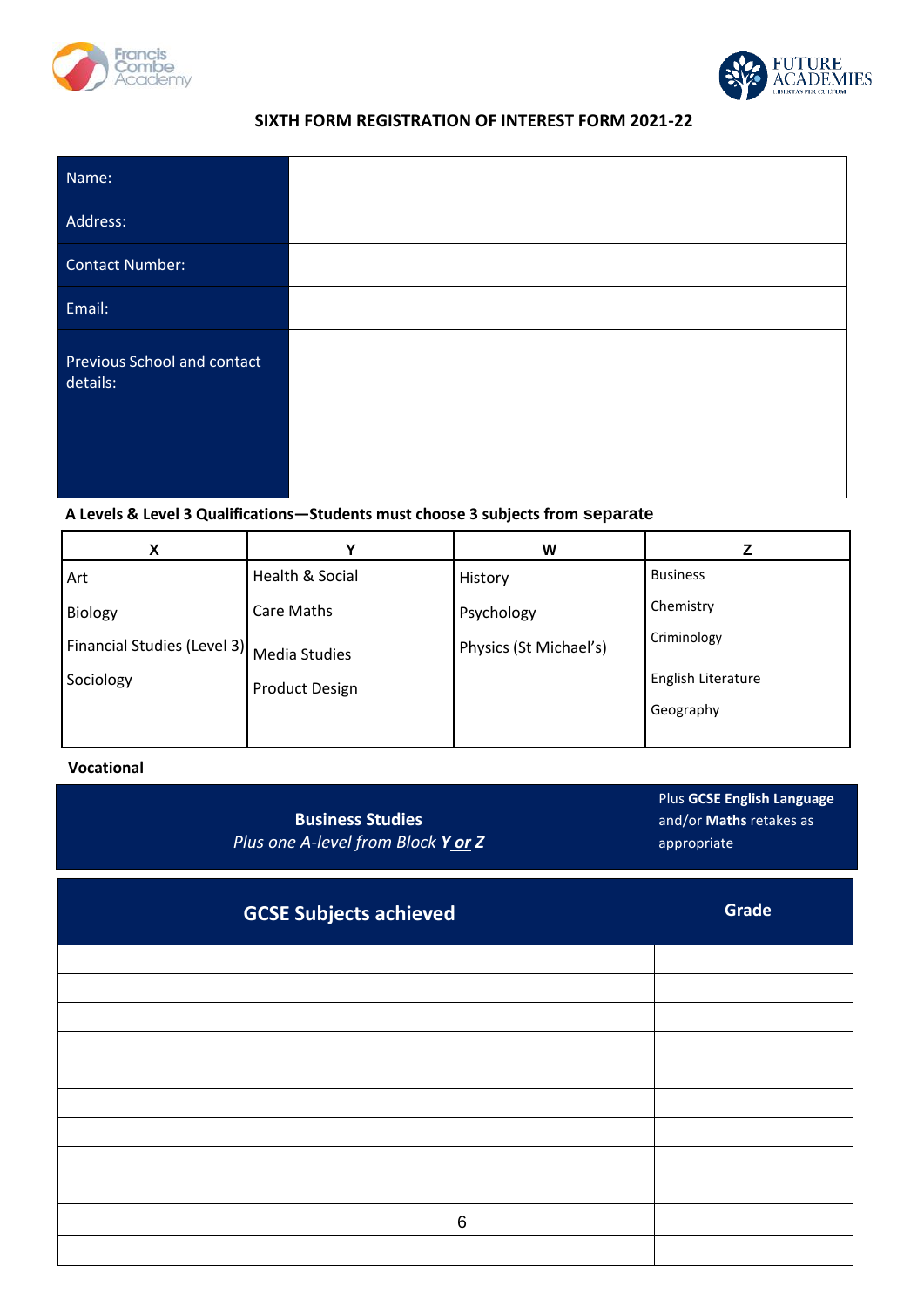|                      | A Level / Level 3 Qualification<br>Only select ONE subject from separate option blocks |
|----------------------|----------------------------------------------------------------------------------------|
| <b>Subject ONE</b>   |                                                                                        |
| <b>Subject TWO</b>   |                                                                                        |
| <b>Subject THREE</b> |                                                                                        |
|                      |                                                                                        |

**Or**

| <b>Vocational Qualification</b>                             |                   |  |
|-------------------------------------------------------------|-------------------|--|
| plus additional A Level / Level 3 qualification if required |                   |  |
| <b>Vocational</b>                                           | A Level / Level 3 |  |
|                                                             |                   |  |
|                                                             |                   |  |

Date:

Signed: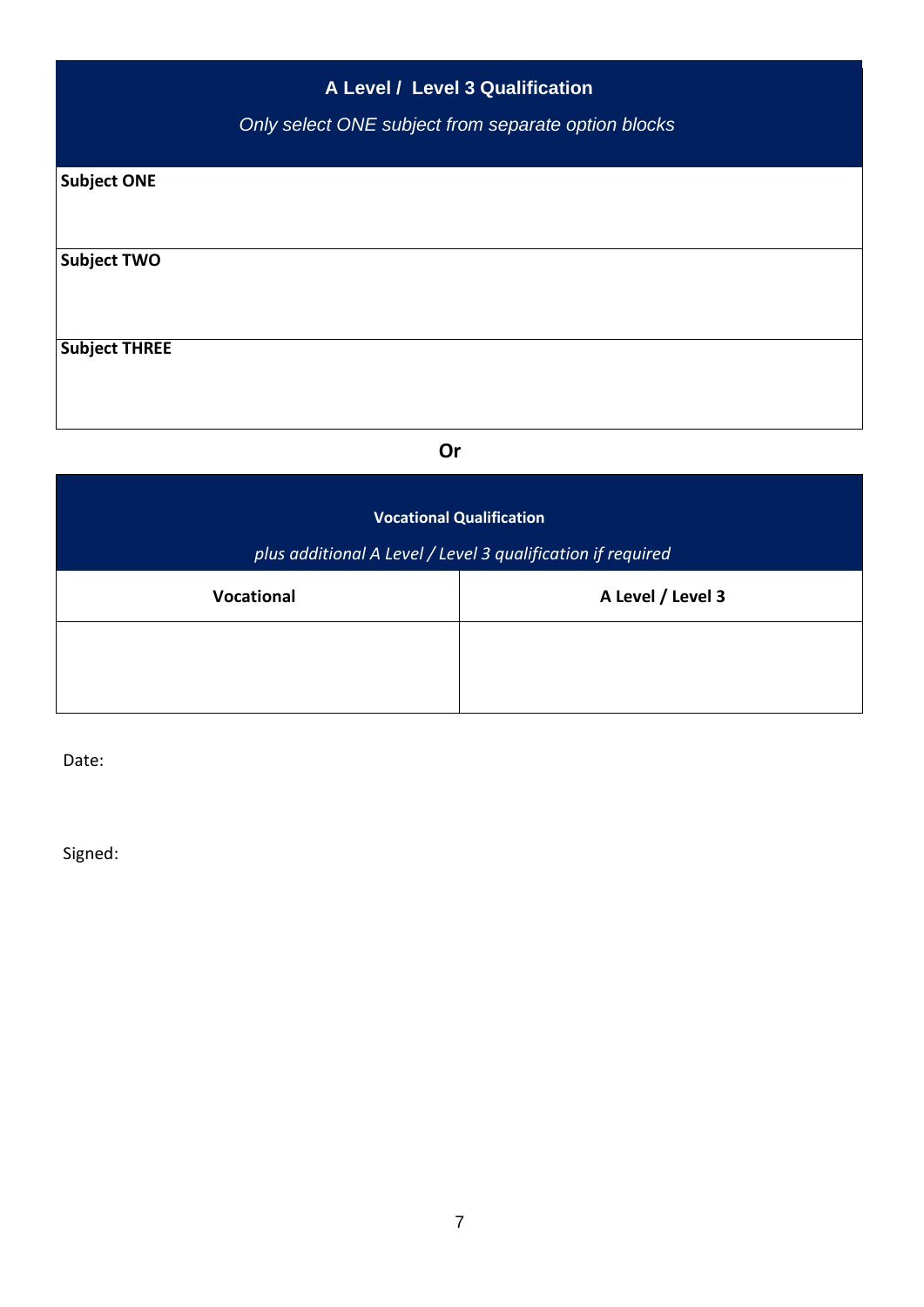



## **Francis Combe Academy**

## **IN YEAR ADMISSION APPLICATION**

If you are seeking a place for your child at Francis Combe Academy you should complete this application form and return it to the Admission Manager at the Academy.

**Please complete this form using black ink and CAPITAL LETTERS**. You must include recent copies (less than 3 months old) of two forms of proof of address, one of which must be a council tax bill, utility bill, solicitor's letter showing completion date or a signed tenancy agreement.

Your child's home address at the date of application is important in deciding whether or not a place can be offered if the academy is oversubscribed. The academy reserves the right to reject an application and/or withdraw an offer of a place should it be established that false information has been given.

|    | 1. Child's Surname:                                                                                                       |  |
|----|---------------------------------------------------------------------------------------------------------------------------|--|
|    | First Name(s):                                                                                                            |  |
|    | Gender:<br>Male / Female                                                                                                  |  |
|    | 3. Permanent home address:<br>(If parents are separated/divorced please give addresses of both parents, see Item 5 below) |  |
|    |                                                                                                                           |  |
|    | 4. Full name(s) of parent or legal guardian (at the permanent home address) (Mr /<br>Mrs / Miss)                          |  |
|    |                                                                                                                           |  |
|    |                                                                                                                           |  |
|    |                                                                                                                           |  |
|    | (Please state which parent this number relates to)                                                                        |  |
|    |                                                                                                                           |  |
| 7. |                                                                                                                           |  |
| 8. | Are you moving house? YES / NO                                                                                            |  |
|    |                                                                                                                           |  |
|    |                                                                                                                           |  |
|    |                                                                                                                           |  |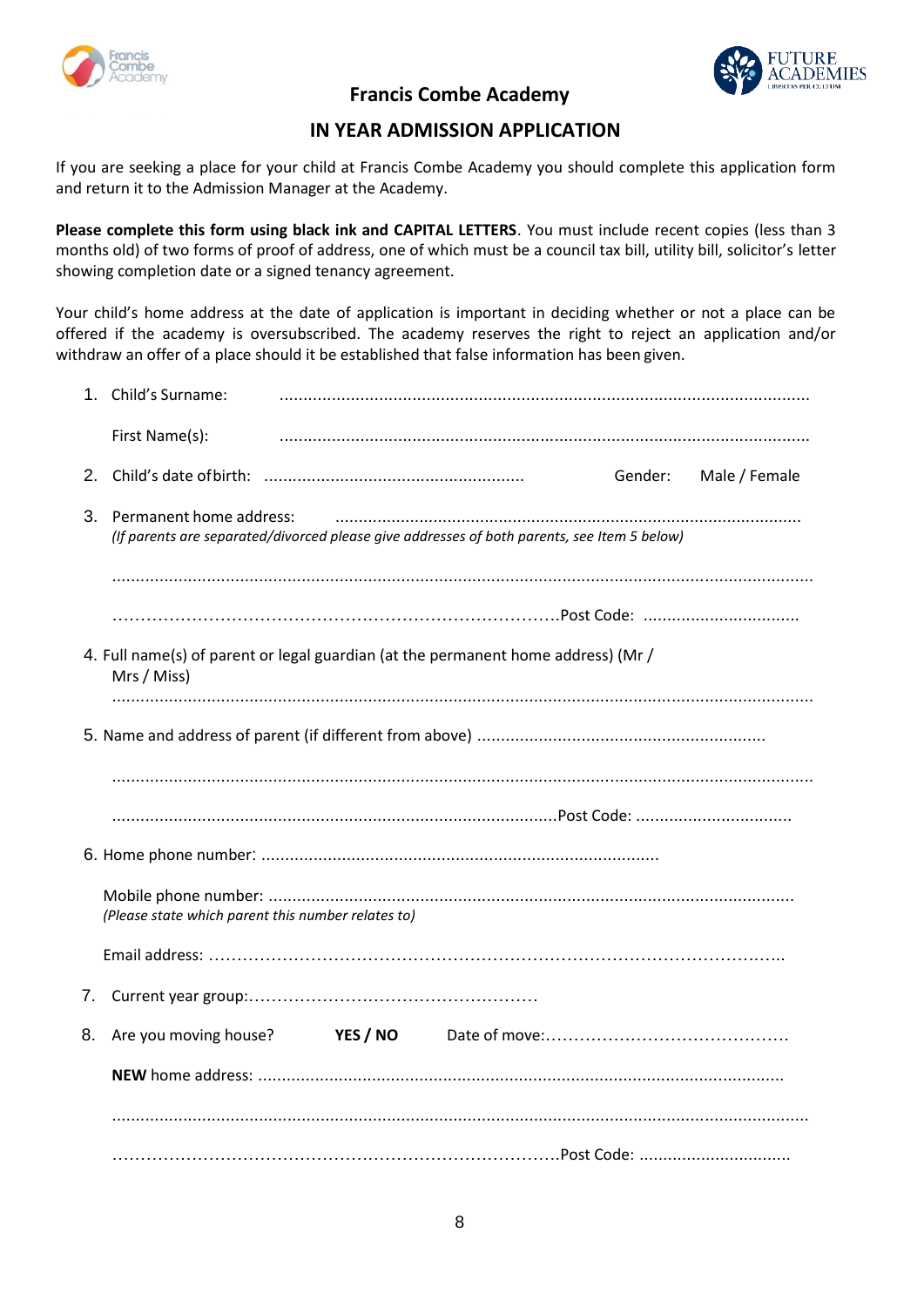### **Please answer ALL of the following questions, having read our admissions criteria.**

### **1. Is this child a Looked After Child, or previously Looked After Child?**

Children looked after and children who were previously looked after, including those who appear (to the admission authority) to have been in state care outside of England, and ceased to be in state care as a result of being adopted or became subject to a child arrangements order<sup>1</sup> or a special guardianship order².

If yes, we will need to see a supporting letter from this child's social worker and/or advisory teacher. Yes  $\Box$  / No  $\Box$ 

The academy will allocate a place in advance of the family arriving in the area provided the application is accompanied by an official letter that declares a relocation date and a Unit postal address or quartering area.

### **2. Will your child have a sibling living at the same address and currently attending the academy?** Yes  $\Box$  / No  $\Box$

| 3. Is your child without a school place?            | $Yes \Box / No \Box$         |  |
|-----------------------------------------------------|------------------------------|--|
| Have you moved to the area within the last 90 days? | Yes $\square$ / No $\square$ |  |

If you are applying under this criterion, we will need to see documents relating to your move.

### **4. Distance**

Any remaining places will be offered to pupils with the nearest distance measurement on the basis of proximity as designated by HCC's computerised mapping system. The home to school distance measurement, for the purposes of admissions, is defined by HCC as "a 'straight line' distance measurement from the address point of the pupil's home to the address point of the school". Where a pupil lives for a part of each week at different addresses, the 'home' address will be the one taken from the Common Application Form (proof of residency will be required if a place is offered).

#### **Please note the following:**

Please make sure that you have enclosed supporting evidence where appropriate, along with a stamped addressed envelope for us to return this evidence where necessary. Ensure that you affix the correct postage if you are sending this application by Royal Mail, as we cannot guarantee that we will collect or pay for items which have been underpaid.

### **Declaration**

I/we confirm that:

- To the best of my/our knowledge, all of the information given above is correct, and I understand that should I have provided any false information the academy may reject this application and/or withdraw the offer of a place.
- I undertake to notify the academy if any of this information changes before any offer of a place is made.

| -- |  |
|----|--|
|----|--|

Full name: ............................................................................................................................... Parent/Guardian *(please delete as appropriate)*

Date: ................................................................

The information provided on this form is subject to the Data Protection Act 1998. The information provided is for use by the school and the Local Authority. It may also be disclosed to the Governing Body. Information gathered on this form will be held on computer records. Maintenance of these records and the information contained therein will be subject to the provision of the Data Protection Act 1998.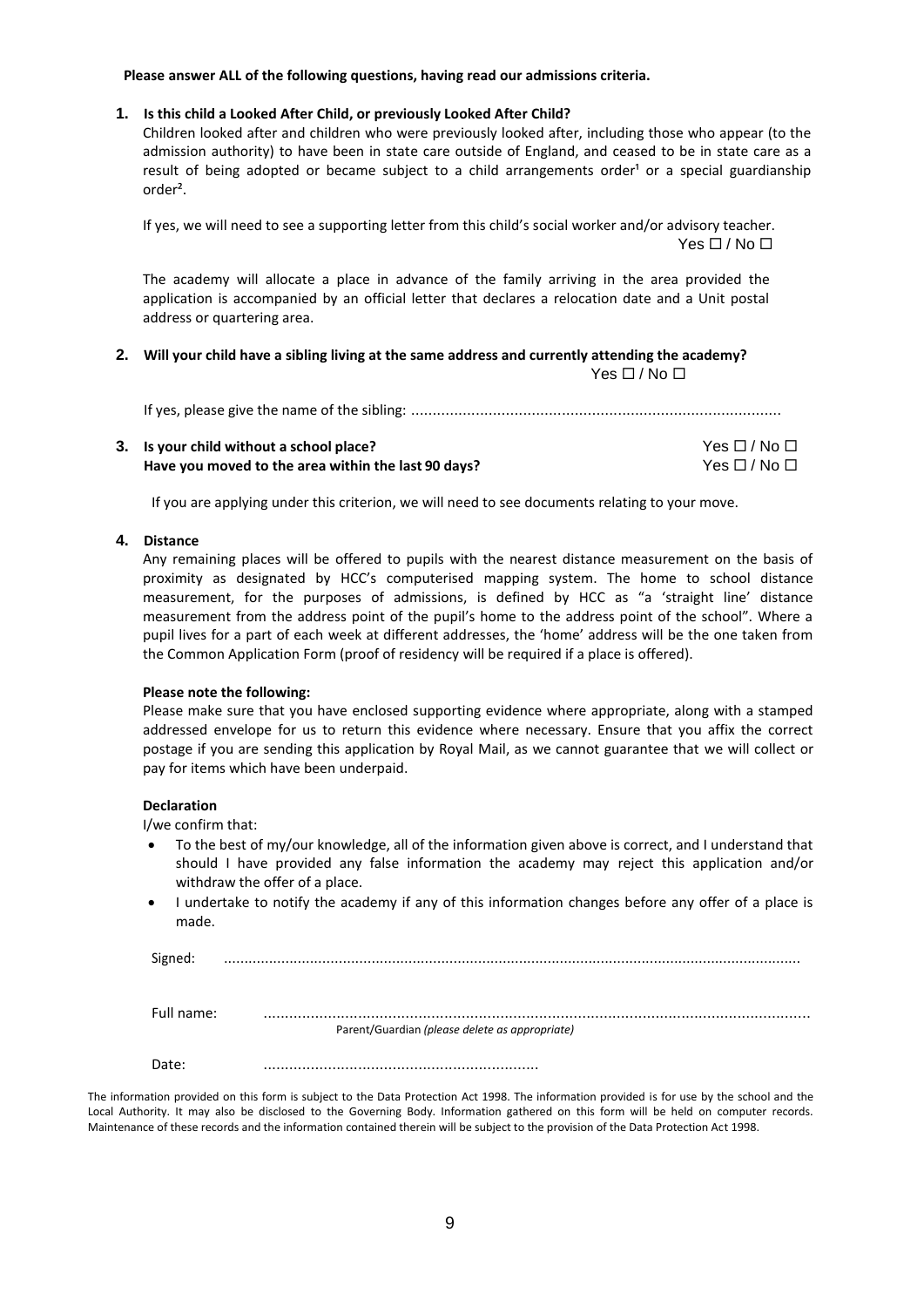



## **Future Academies Watford**

## **IN YEAR ADMISSION APPLICATION**

## **Horseshoe Lane, Garston Watford, Herts, WD25 7HW**

If you are seeking a place for your child at Future Academies Watford, you should complete this application form and return it to the Admissions Manager at the Academy.

**Please complete this form using black ink and CAPITAL LETTERS**. You must include recent copies (less than 3 months old) of two forms of proof of address, one of which must be a council tax bill, utility bill, solicitor's letter showing completion date or a signed tenancy agreement.

Your child's home address at the date of application is important in deciding whether or not a place can be offered if the academy is oversubscribed. The academy reserves the right to reject an application and/or withdraw an offer of a place should it be established that false information has been given.

|    | 1. Child's Surname:                                                                                                       |  |
|----|---------------------------------------------------------------------------------------------------------------------------|--|
|    | First Name(s):                                                                                                            |  |
|    | Gender:<br>Male / Female                                                                                                  |  |
|    | 3. Permanent home address:<br>(If parents are separated/divorced please give addresses of both parents, see Item 5 below) |  |
|    |                                                                                                                           |  |
|    |                                                                                                                           |  |
|    | 4. Full name(s) of parent or legal guardian (at the permanent home address) (Mr /<br>Mrs / Miss)                          |  |
|    |                                                                                                                           |  |
|    |                                                                                                                           |  |
|    |                                                                                                                           |  |
|    |                                                                                                                           |  |
|    |                                                                                                                           |  |
|    | (Please state which parent this number relates to)                                                                        |  |
|    |                                                                                                                           |  |
| 7. |                                                                                                                           |  |
| 8. | Are you moving house?<br>YES / NO                                                                                         |  |
|    |                                                                                                                           |  |
|    |                                                                                                                           |  |
|    |                                                                                                                           |  |
|    |                                                                                                                           |  |